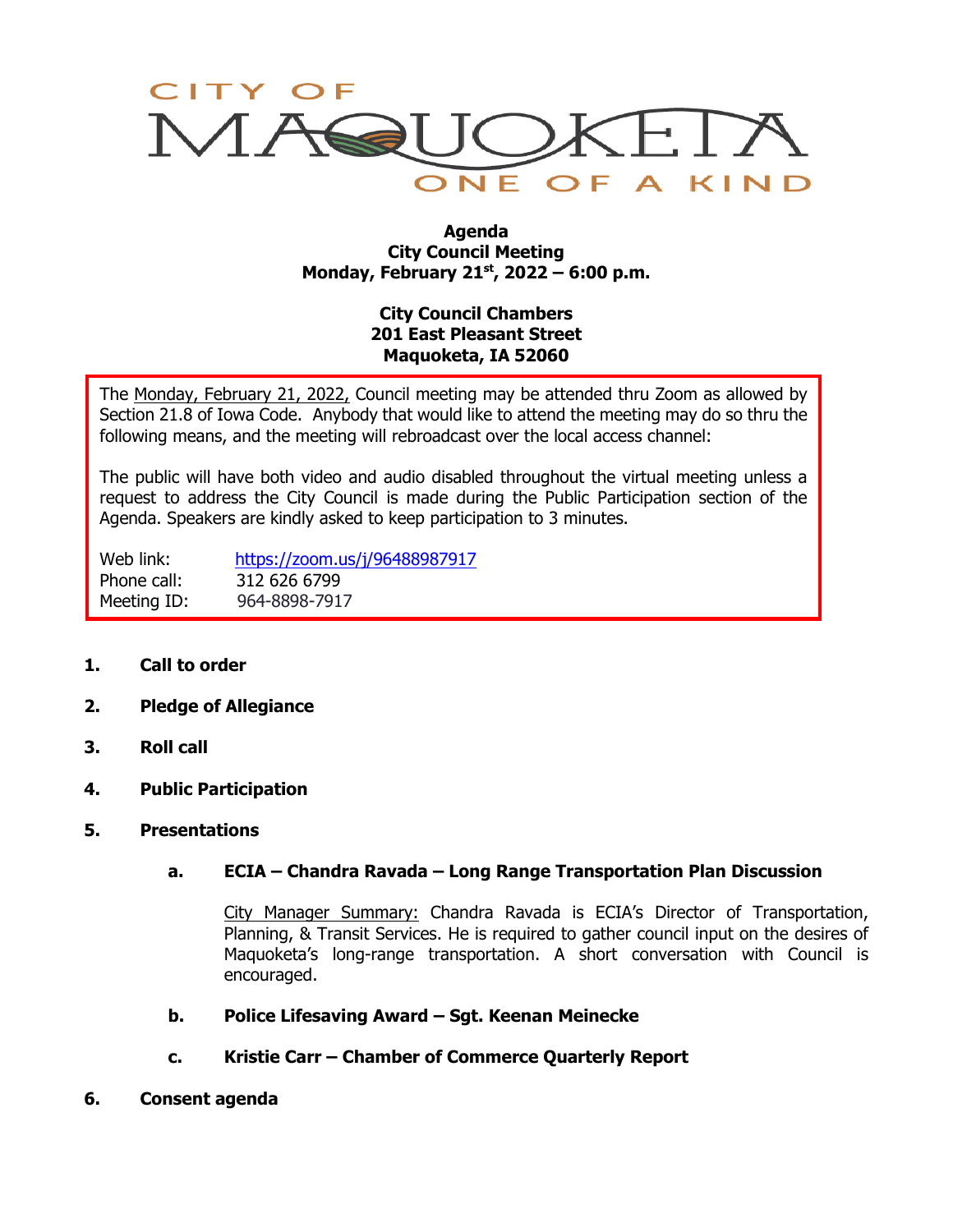- **a. Minutes – February 7, 2022**
- **b. Bills Payable through February 21, 2022 in the Amount of \$463,824.60**
- **c. City Treasurer's Report – January 2022**
- **d. Mayoral Proclamation – Arbor Day – April 29, 2022**
- **e. Resolution approving the State of Iowa Community Development Block Grant Coronavirus (CDBG-CV) Duplication of Benefits Policies and Procedures**
- **f. Tree Trimmer application filed by Mikes Outdoor & Tree Service**
- **g. Tree Trimmer application filed by T&M Tree Service LLC**

### **7. Public Hearings**

### **a. Public Hearing for CDBG Housing Needs Assessment**

• City Manager Summary: As discussed at our previous Council meeting, City Staff was notified by ECIA officials they need to update the City of Maquoketa's Community Development and Housing Needs Assessment which is an annual requirement for CDBG applications.

Council support is recommended.

# **b. Public Hearing for CDBG – Project Innovate 120**

• City Manager Summary: This public hearing is for a substantial improvement project at the Old US Bank Building (120 S Main St) in downtown Maquoketa which is cleverly named…Project Innovate 120. This is for a CDBG funds application in the amount of \$300,000 to \$500,000 related to the project's main lobby renovation. The City of Maquoketa will have to be the applicant on behalf of the owner in order to secure potential funding.

The project itself is a multi-year triumph for the greater Jackson County area to create an innovation and technology center for an ever-changing world and job market. Many of today's remote technology workers are paid a co-working space stipend in order to incentivize workers to find a professional space to conduct business instead of their homes where abundant distractions might await. The likelihood of this business succeeding is strong and will be useful to the Maquoketa area as visitors pair the City's charm, outdoor recreation, value, and technology assets. The Old US Bank Building is an ideal classic setting for this project and the owner has demonstrated a strong history of community involvement with local high school competitions testing team skills in entrepreneurship and pitching highly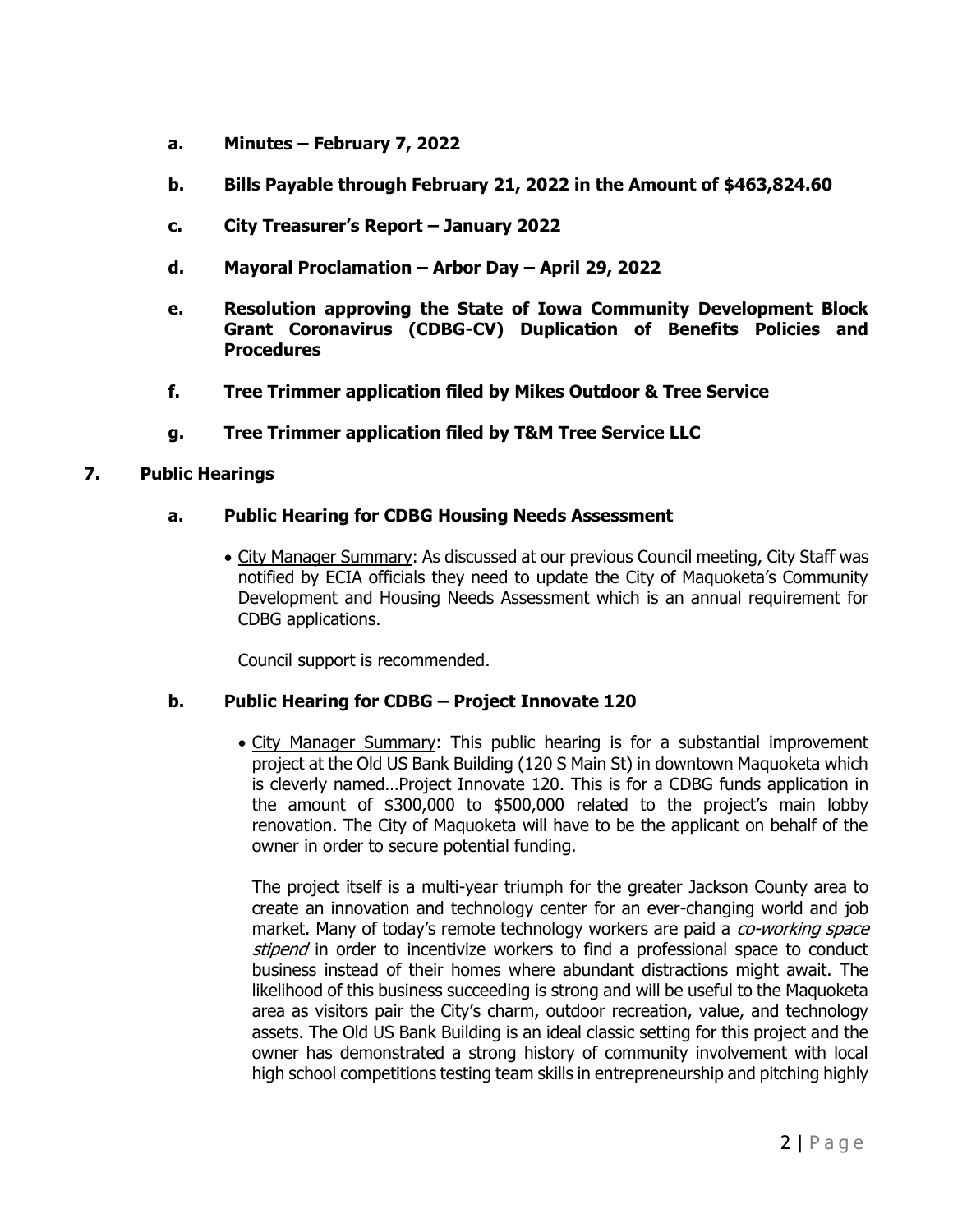advanced business solutions for cash prizes. A concept photo of the entrance space is provided below:





At this time, no funding source is being requested of Council. The owner has committed to provide the local match. This public hearing is required in order for the application to move forward.

Council support is recommended.

### **8. Old business**

#### **a. Resolution approving Community Development Block Grant Housing Needs Assessment for the City of Maquoketa**

• City Manager Summary: See above. This action effects the required housing needs assessment for CDBG applications.

Council support is recommended.

### **b. Resolution approving Community Development Block Grant Coronavirus Funding for the City of Maquoketa for the benefit of Project Innovate 120**

• City Manager Summary: Related to the above, approval of this Resolution allows the City to apply for Community Development Block Grant Funding for the benefit of Project Innovate 120. For the reasons further detailed above, approval is highly recommended.

Council support is recommended.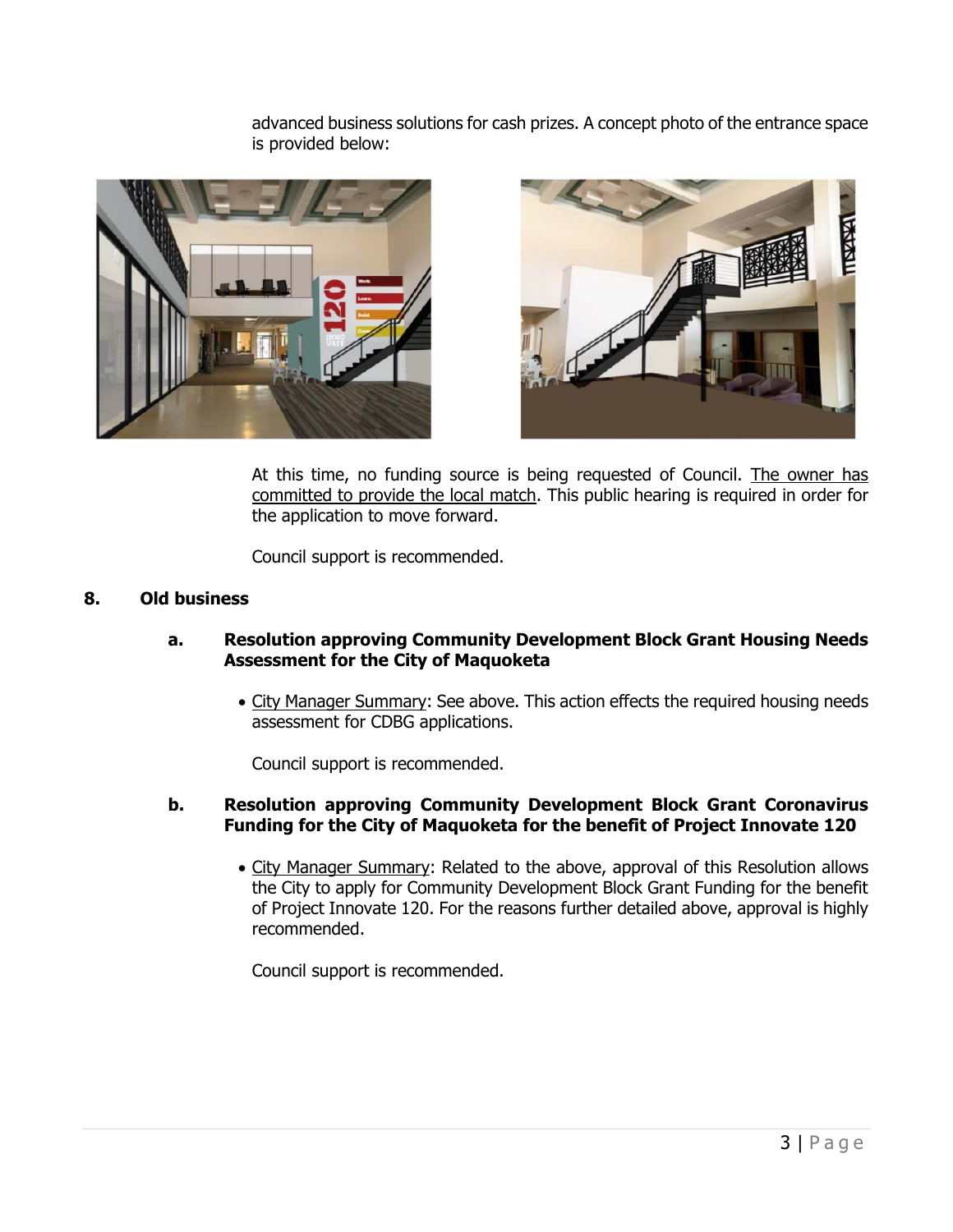## **c. Ordinance #1189 (Second Reading) An ordinance adding Chapter 3 to Title 4 the code of ordinances of the City of Maquoketa regarding backyard chickens**

- City Manager Summary: The attached ordinance in the council packet further details the rules and regulations of the backyard chickens ordinance. The proposed ordinance comes recommended by the Public Safety Committee and will go into effect upon passage of a third reading. An initial application fee of \$40 with a \$10 annual renewal will apply. Highlights of the ordinance include:
	- 1. The proposed parcel must be zoned for residential or agricultural use.
	- 2. The proposed parcel must have only one single family dwelling occupied by the owner.
	- 3. The applicant must show proof of completion of an approved class in raising chickens in a backyard environment.
	- 4. No permittee shall keep or harbor more than (6) six chickens.
	- 5. No person shall keep or harbor roosters.
	- 6. Henhouses must provide a minimum of four (4) square feet per chicken with one (1) laying box for every two (2) hens and one (1) linear foot of roosting bar per hen.
	- 7. Henhouses and chicken runs shall be enclosed on all sides and shall have a roof and doors, which access shall be secured at night. All openings must be covered with predator and bird-proof material made of wire with less than one-inch openings.
	- 8. Enclosures must be at least 10 feet away from adjoining property lines.

Council direction is requested.

## **d. Ordinance #1190 (Second Reading) – An ordinance adding Chapter 4 to Title 4 the code of ordinances of the City of Maquoketa regarding beekeeping**

- City Manager Summary: The attached ordinance in the council packet further details the rules and regulations of the beekeeping ordinance. Highlights of the ordinance include:
	- 1. One apiary shall be allowed per parcel in areas zoned A-1 Agricultural or I-3 Heavy Industrial.
	- 2. Each apiary must consist of only 1 constructed hive.

Council direction is requested.

### **e. Ordinance #1191 (Second Reading) – An ordinance amending Title 3 Community Protection Chapter 3 Traffic Code Subchapter 3G stop and yield intersections section 1 stop intersections of the City Code of Ordinances**

• City Manager Summary: This ordinance recognizes the following stop signs along Summit Street: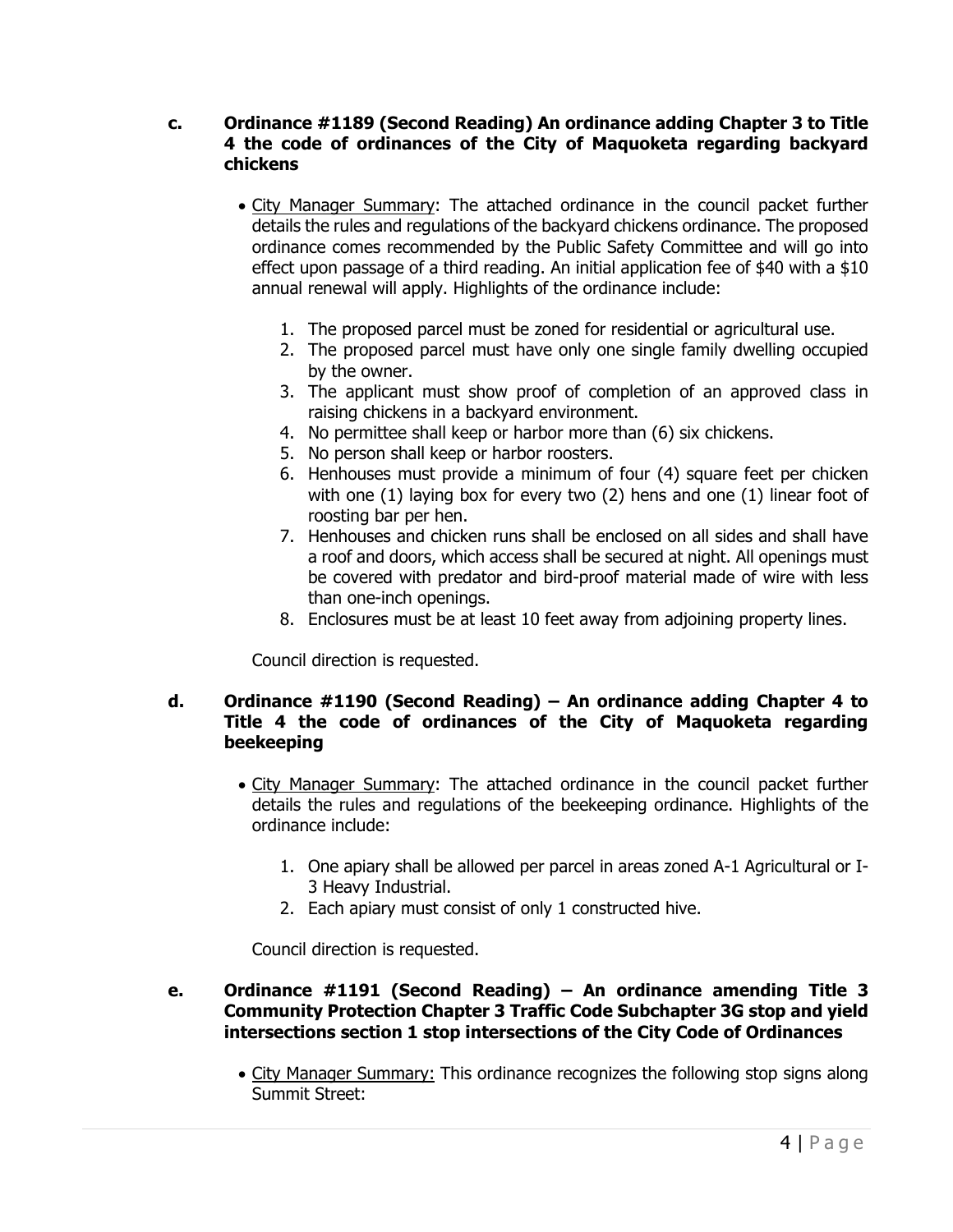- 1. Stop at Summit on Main going North
- 2. Stop at Summit on Main going South
- 3. Stop at Main on Summit going East
- 4. Stop at Main on Summit going West
- 5. Stop at Summit on Vermont going North
- 6. Stop at Summit on Vermont going South
- 7. Stop at Vermont on Summit going East
- 8. Stop at Vermont on Summit going West

Council discussion at the Regular City Council meeting of February 7, 2022 included a future proposition to implement a stop sign intersection at Summit St/Western or at the subdivision entrance off Summit once the subdivision road construction is complete. This future council action will accommodate concerns of slowing traffic flow and increased residential density due to the City's growth along Western.

Council support is recommended.

### **f. Discussion and possible motion to authorize payment to Utility Equipment Co. in the amount of \$145,200 for 600 Endpoint Meters**

• City Manager Summary: The City's 2021A bond issue included \$675,000 to be used for the costs related to Endpoint installation. These are the new metering devices that accurately measure water consumption and communicate via cellular signal as opposed to radio transmitters.

As of 02/17/2022, 1,600 have been installed which represents 61% of the City's total water accounts. The purchase of additional meters is due to the increased installation pace of the last month. The citizens of Maquoketa have been gracious and understanding of this project and Staff thanks everyone involved. This project will ideally conclude near the end of March.

Council support is recommended.

### **g. Discussion and possible motion to authorize final payment to Sheets General Construction in the amount of \$10,000 for the MAE Upper Story Apartments**

• City Manager Summary: This action represents our  $12<sup>th</sup>$  and final obligated payment for the Upper Story Apartments project above the Maquoketa Art Experience. This item is within the City's current budget. The apartments turned out extremely well.

Council support is recommended.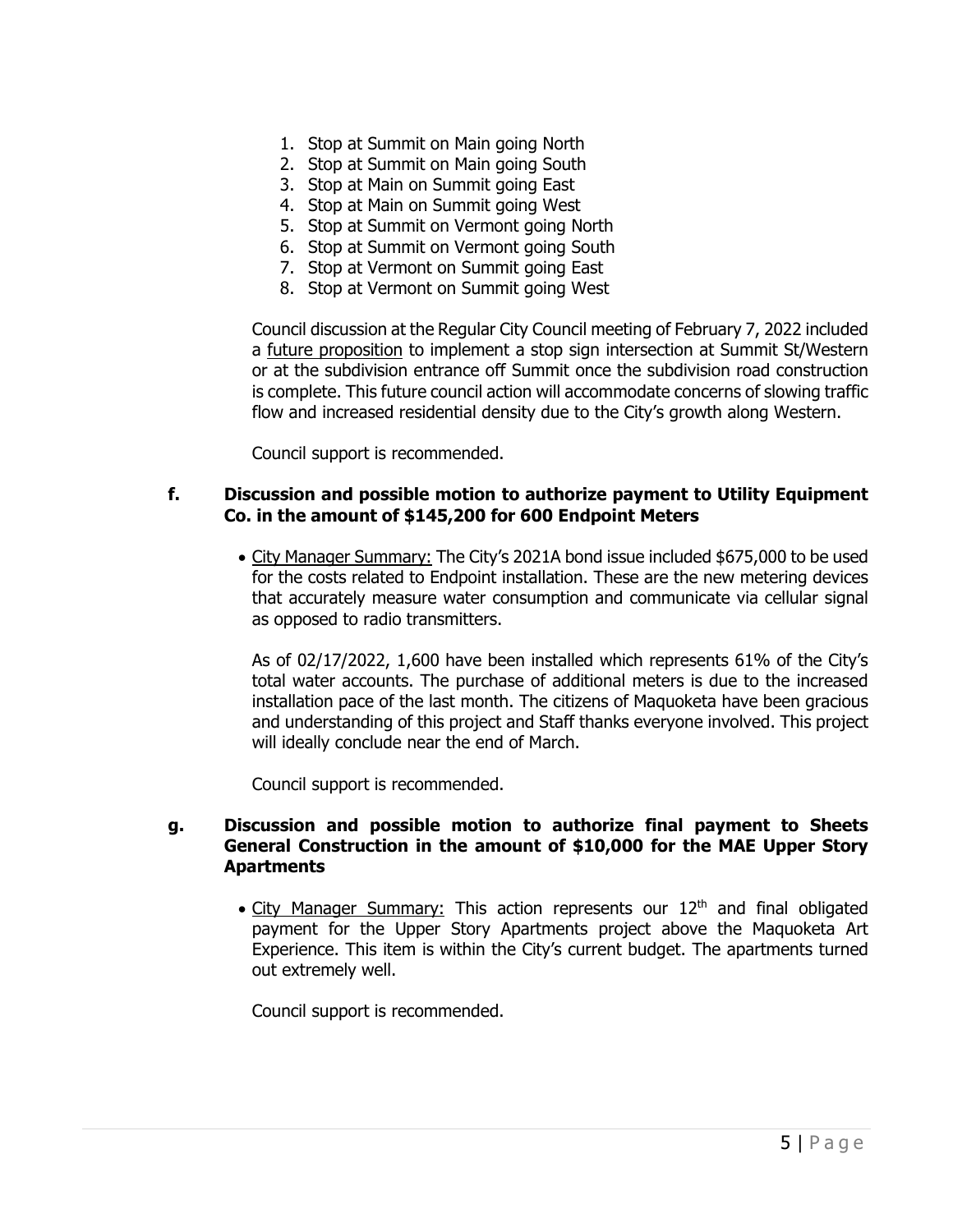## **9. New business**

## **a. Resolution authorizing WHKS to file applications with the State of Iowa for State Revolving Loan Fund (SRF) Sponsored Project**

• City Manager Summary: This Resolution is related to the Wastewater Treatment Facility project that has been the topic of discussion within the Finance & Personnel Committee as well as the Public Works Committee. This item allows the Wastewater Treatment Facility design firm, WHKS, to file an application with the State of Iowa State Revolving Loan Fund in order to finance the construction costs of the future facility.

By filing for financing with the SRF, the City of Maquoketa will be able to apply a portion of future interest payments toward a water quality improvement project in the Maquoketa area and have no project net cost to the taxpayer. It is a requirement of participating in the SRF. A graphic of this explanation is provided below with a \$1,000,000 loan example.



Examples of water quality improvement projects identified by City Staff and WHKS include:

- 1) Horseshoe Pond
- 2) City owned wetland site South of Milton St/S  $5<sup>th</sup>$  St
- 3) Prairie Creek Recreation Area Old Mill Pond

Procedurally, the State will review these project proposals and deem them valid or not. The City Council will ultimately be able to choose the water quality improvement.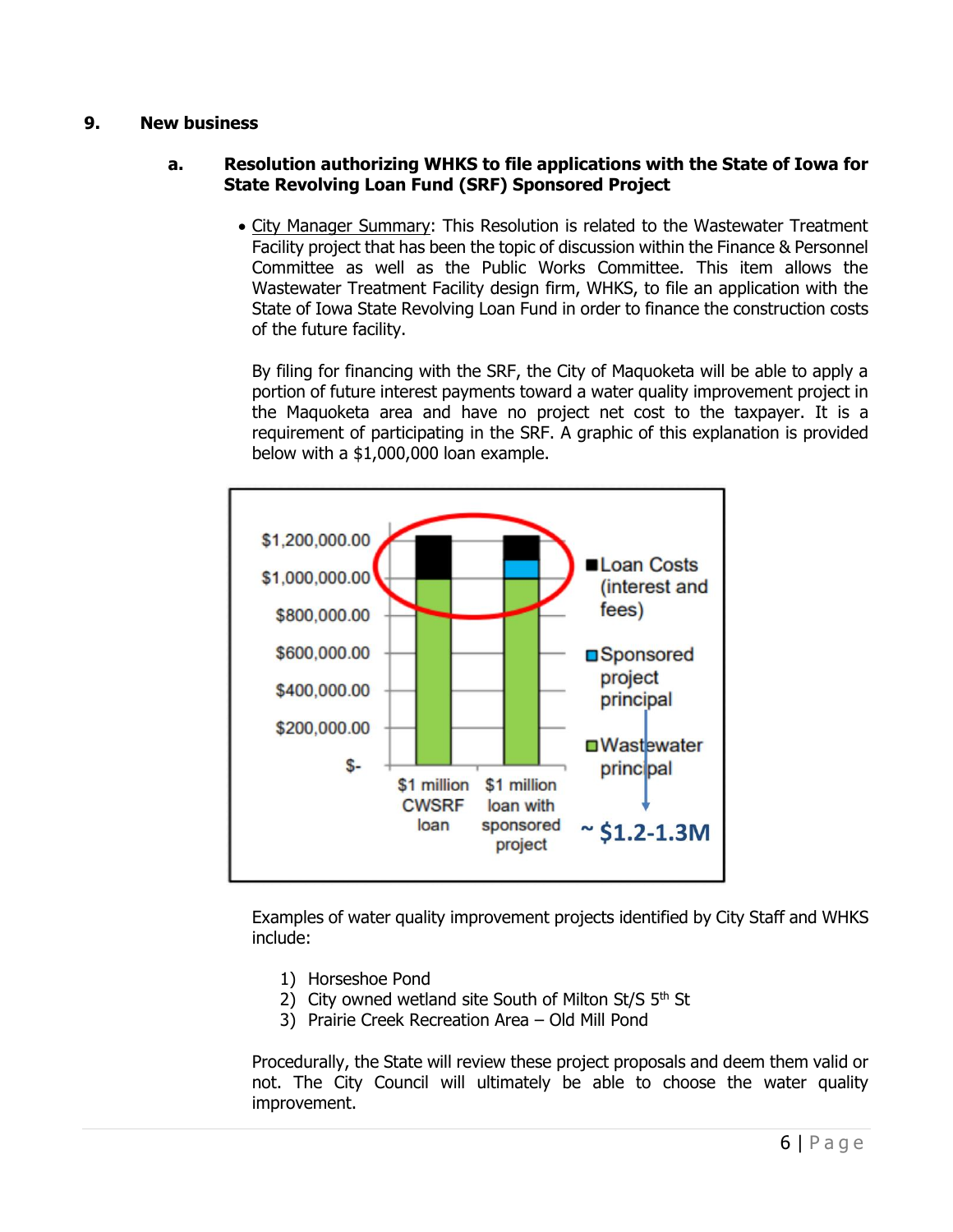Discussion of Wastewater Treatment Facility financing has been reviewed in greater detail with the above-named committees. It is the intention of the City to file for disadvantage community status which carries a repayment term of 30 years and 1.75%. This combination is competitive and is also paired with an award of \$600,000 from CDBG to rebuild the Wastewater Treatment Facility. Staff will also continue to closely monitor developments and grant opportunities within the new Infrastructure Bill. Allowing WHKS to file the application will be the City's first step toward a new facility and the long-term value it will create for the community.

Council support is recommended.

## **b. Resolution to establish public hearing date on March 7, 2022 at 6:00 PM for the Sale of Lisa Park Property**

• City Manager Summary: City Staff with help of our legal team at Lynch Dallas seeks council support to establish a public hearing to sell the Lisa Park property. Staff recommends a \$6,000 minimum bid for the 0.17 Acre property. The interest in the sale of this property is based upon minimal usage and the fringe costs associated with owning the property such as insurance coverage and occasional lawnmowing needs. The park is located at the intersection of Lisa Dr & Cynthia Dr. A public hearing is requested.

Council support is recommended.

### **c. Discussion and possible motion authorizing Mayor Messerli to sign 2021 Certified Local Government Annual Report on behalf of the Historical Preservation Commission**

• City Manager Summary: In the last two weeks, Staff has worked closely with the Historical Preservation Commission to submit a local government report on the status of our local Historical Preservation Commission to the State Historical Society of Iowa. This action item does not have a City cost.

Council support is recommended.

### **d. Resolution awarding bid in an amount not to exceed \$22,955.89 to Casel Construction for the 1st Ward Park Restroom Remodel Project**

• City Manager Summary: This item approves Casel Construction's bid to rehabilitate two  $1<sup>st</sup>$  Ward Park restrooms. As the photos on the next page signals, the condition of the restrooms are very poor and haven't been addressed in 20+ years.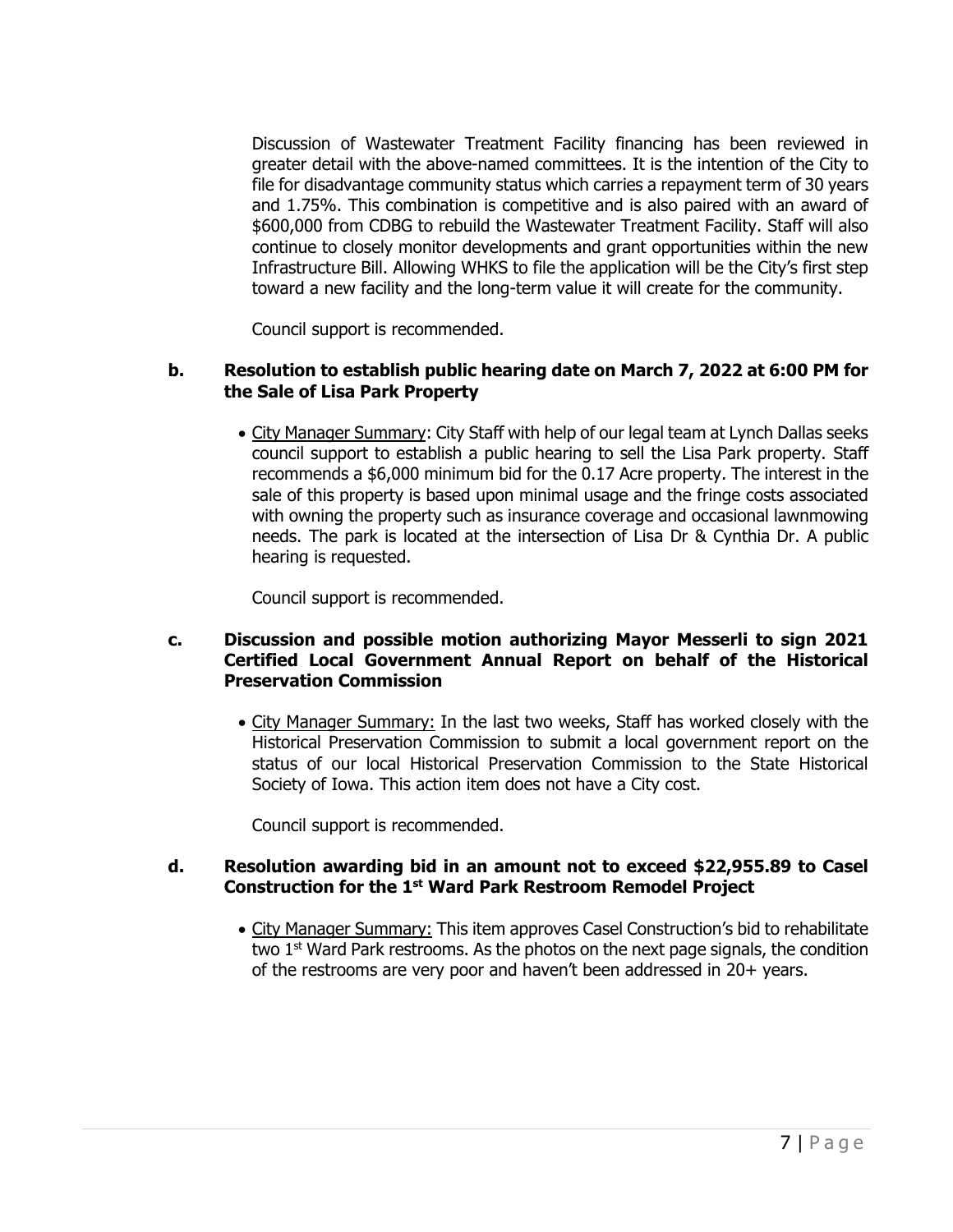

This upgrade will give the bathrooms a much-needed refresh. Casel's bid was approximately \$10,000 lower than the next bidder. Multiple other contractors were recruited to provide bids however the City only received two and its likely contractors are becoming fully booked for the upcoming construction season or the materials supply chain has become an overwhelming challenge. Perhaps a combination of both.

The bid amount is being awarded as a cost not to exceed. The Parks Board discussed this bid at length due to the increased cost. Public Works has committed to analyzing the work and utilizing the City's capacity to lower the cost of construction where the City is able to do so. This award doesn't exceed the Parks overall Capital Improvements Plan budget and the Parks Board recommends support of this Resolution.

Council support is recommended.